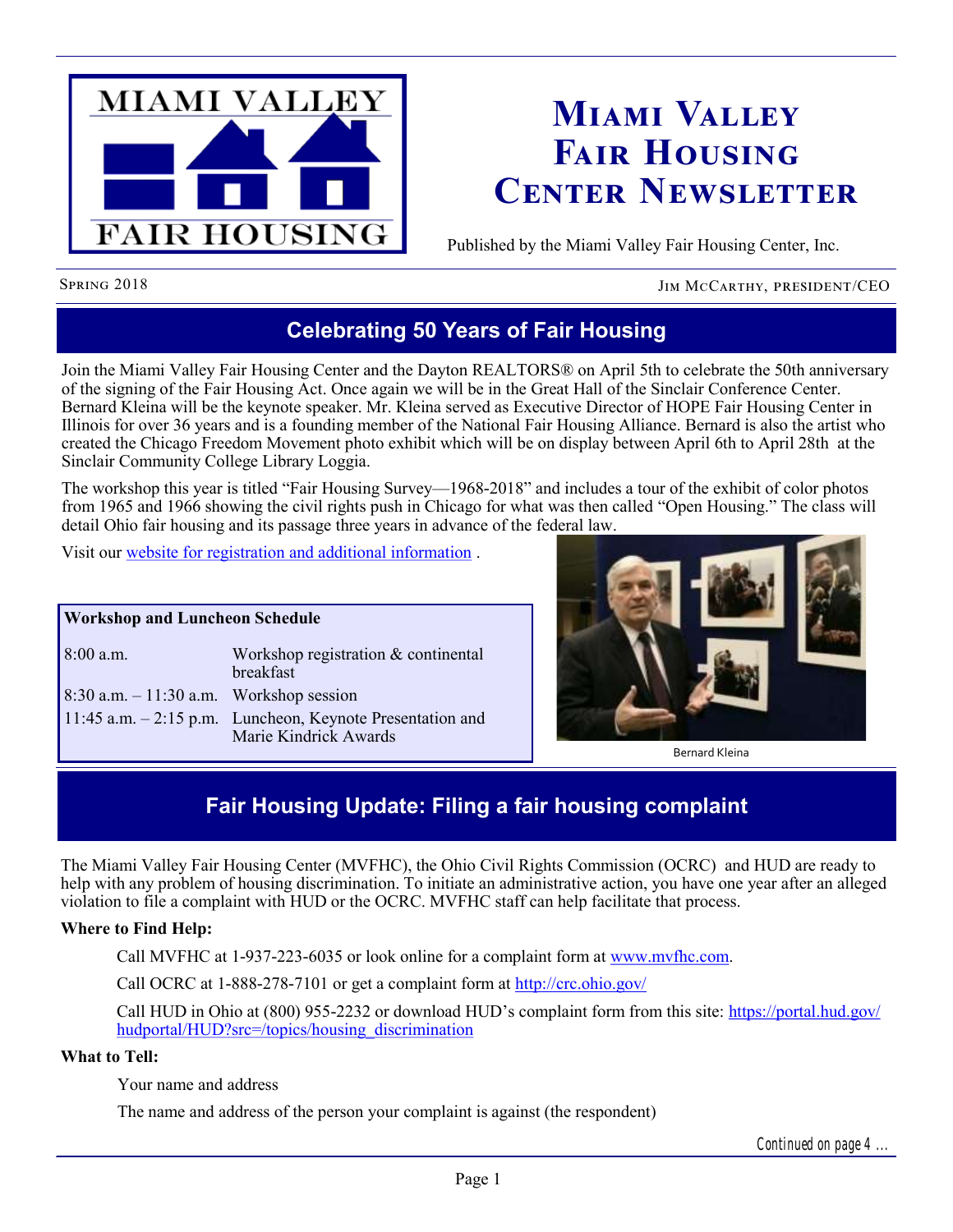### **The Chicago Freedom Movement**

This April 2018 marks two important events that are linked: April 4, 2018 is the  $50<sup>th</sup>$  anniversary of the assassination of Dr. Martin Luther King, Jr. and one week later, April 11, 2018 is the  $50<sup>th</sup>$  anniversary of the passage of "The Civil" Rights Act of 1968." This law defined housing discrimination as the "refusal to sell or rent a dwelling to any person because of his race, color, religion, or national origin". Title VIII of this Act is commonly referred to as the *Fair Housing Act of 1968*.

Important events that led up to these things happened in Chicago. In 1965-1966, Dr. Martin Luther King, Jr. moved his crusade for Civil Rights to Chicago, in a campaign named The Chicago Freedom Movement. This campaign focused on housing equality and the elimination of slums.

With the support of Chicago activists, Dr. King for the first time raised attention to the issue of "Open Housing" which later became known as "Fair Housing.**"** He did this in a series of nonviolent freedom marches in all-white neighborhoods during the summer of 1966. Photographer and Civil Rights activist, Bernard Kleina, documented the demonstrations and open housing marches. Widely praised as the only photographer to have captured full color snapshots of Dr. King, his photographic images depict a relentless struggle for equality that coincided with a growing resistance of working-class whites who feared the impact that open housing would have on their neighborhoods.

This collection of rare, historic photographs will be on display in the upper Loggia at Sinclair Community College's Library from April 6, 2018 through April 28, 2018. An important bonus to the exhibition will be a tribute to Coretta Scott King who did her undergraduate work Antioch College in Yellow Springs, Ohio before attending Boston College where she met Dr. King.

*The information in this article was collected by John Zimmerman, VP of the Miami Valley Fair Housing Center from resources from HUD and various papers on civil rights history.*

# **Coretta Scott King and the Miami Valley**

### **Early Years and Ohio**

Coretta Scott was born April 27, 1927, on a farm in Heiberger, Alabama. Coretta, her sister, Edythe, and brother, Obie, had to pick cotton during the Depression to help the family make ends meet. Scott King graduated valedictorian from Lincoln High in 1945. She followed her older sister to Antioch College in Ohio, where Edythe had been the first fulltime black student to live on campus. Coretta studied music with Walter Anderson, the first non-white chair of an academic department in a historically white college.

#### **Coretta Scott King Education and Discrimination**

She became politically active, due largely to her experience of racial discrimination by the local school board, joining the Antioch chapter of the National Association for the Advancement of Colored People (NAACP) and the college's Race Relations and Civil Liberties Committees. The local school board denied her request to perform her second year of required practice teaching at Yellow Springs' public schools. So, for her teaching certificate, Coretta Scott was forced to appeal to the Antioch College administration, which was unwilling or unable to change the situation in the local school system and instead employed her at the college's associated laboratory school for a second year.

### **Dr. King**

When she graduated, she decided she wanted to pursue music instead of teaching. She received a scholarship to study violin and voice at the New England Conservatory of Music in Boston, where she met her future husband, Martin Luther King Jr., who was studying theology at Boston University.

*The information in this article was collected by John Zimmerman, VP of the Miami Valley Fair Housing Center. Information was retrieved from Wikipedia and "Coretta Scott King Dies at 78". ABC News. January 31, 2006. Retrieved 2007-09-10. Found at [http://](http://abcnews.go.com/US/print?id=1560208) [abcnews.go.com/US/print?id=1560208.](http://abcnews.go.com/US/print?id=1560208) Also visit the Coretta Scott King Center for Cultural and Intellectual Freedom located on the campus of Antioch College and online at [https://www.antiochcollege.edu/coretta-scott-king-center.](https://www.antiochcollege.edu/coretta-scott-king-center)*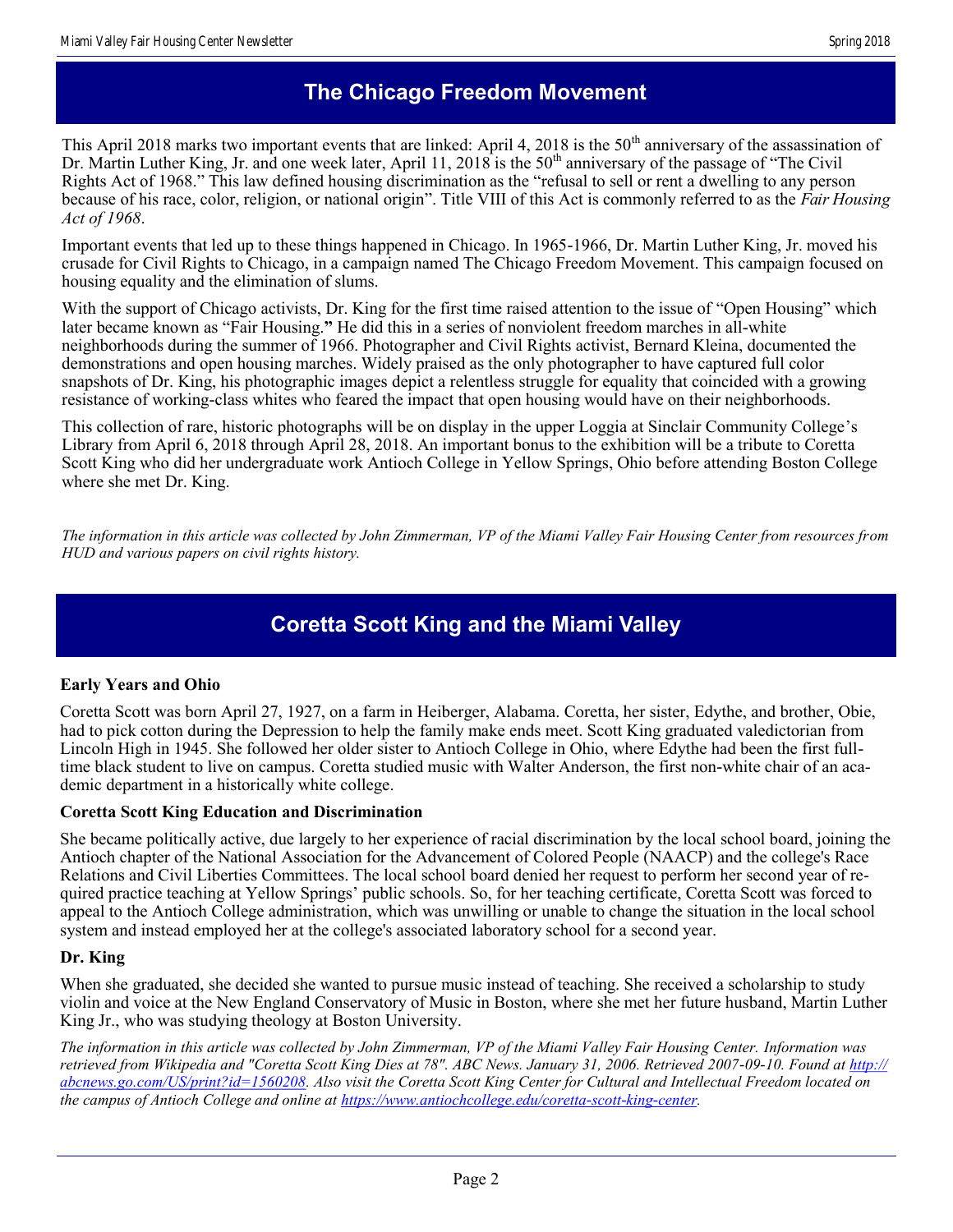### **Relman, Dane & Colfax wins injunction requiring Trump Administration to provide housing choice to low-income families**

On December 23, 2017 a federal judge ordered the Trump Administration immediately to reinstate an Obama Administration regulation providing thousands of low-income families who use Housing Choice Vouchers the opportunity to move from impoverished, racially segregated neighborhoods to areas that provide better schools, better jobs, and greater access to community amenities.

Judge Beryl Howell of the U.S. District Court for the District of Columbia granted a preliminary injunction against the Department of Housing and Urban Development, after finding that it lacked authority to suspend the Small Area Fair Market Rent Rule and had no good reason for the suspension. The Firm and its co-counsel sued HUD and Secretary Carson in October on behalf of two individual plaintiffs who want to use the Rule's benefits to move from their current homes in Chicago and Hartford, and the Open Communities Alliance, a Connecticut-based civil rights organization.

"This case is about the rule of law," Judge Howell's opinion states in its opening paragraph. The 47-page opinion goes on to meticulously demonstrate how HUD misapplied its own regulation to claim authority it does not possess and drew unwarranted conclusions from evidence that does not support HUD's action.

"Judge Howell clearly recognized that HUD's suspension of this vital rule was unlawful, and that it harmed families who want and deserve real housing choice now," said Sasha Samberg-Champion of Relman, Dane & Colfax, who argued the preliminary injunction motion on December 19. "By setting aside HUD's action as arbitrary and capricious, and granting our request for preliminary injunction, she is providing relief for tens of thousands of households who are the Rule's intended beneficiaries."

The Small Area Fair Market Rent Rule was adopted to expand the purchasing power for Voucher households by increasing so-called "fair market rent" standards in high-cost areas. Historically, FMRs have been calculated crudely, based on average market rents across broad metropolitan areas. This approach results in subsidy levels that exclude Voucher families from high opportunity areas and concentrate them in areas characterized by concentrated poverty and racial segregation.

After years of study, the Obama Administration promulgated the Rule in 2016, requiring the use of FMRs calculated by zip code, to more accurately measure housing costs in 24 metropolitan areas that collectively serve about 10 percent of the country's voucher holders. Those areas met stringent criteria to ensure that small area FMRs would do the most good and would not have adverse side effects.

In flagrant violation of the Administrative Procedure Act, the Trump Administration abruptly announced-in letters to the affected public housing agencies in August 2017-that it would not require the PHAs to use small area FMRs for at least two years, effectively suspending the Rule. It provided no prior notice or opportunity for comment. While the agency claimed to be acting on new evidence that the Rule wouldn't work, Judge Howell found that the evidence it pointed to did not support its conclusion.

Pursuant to the Rule, and Judge Howell's injunction, the affected public housing agencies, or PHAs, are required to begin using small area FMRs beginning on January 1, 2018.

The Firm represents Crystal Carter and Tiara Moore, single mothers living in Hartford, Connecticut and Chicago, Illinois, who, because of HUD's action, will be unable to move to safer neighborhoods where their children can attend good schools. Recent research studies have indicated that children moving to such neighborhoods have better health outcomes, improve academic achievement and have higher earnings as adults. Open Communities Alliance, a Hartfordbased civil rights nonprofit whose mission is to provide greater opportunities and more choices for people living in lowopportunity areas in Connecticut, is also a plaintiff, alleging that its mission has been frustrated by suspension of the SAFMR Rule.

The litigation team at Relman, Dane & Colfax includes Sasha Samberg-Champion, Sara Pratt and Michael Allen. Cocounsel are NAACP Legal Defense and Educational Fund; Poverty & Race Research Action Council; Lawyers' Committee for Civil Rights Under Law; and Public Citizen Litigation Group.

A copy of Judge Howell's opinion can be found [here.](http://files.constantcontact.com/c7a20609001/7464eca0-35f3-4d01-a5b1-570791a022ba.pdf)